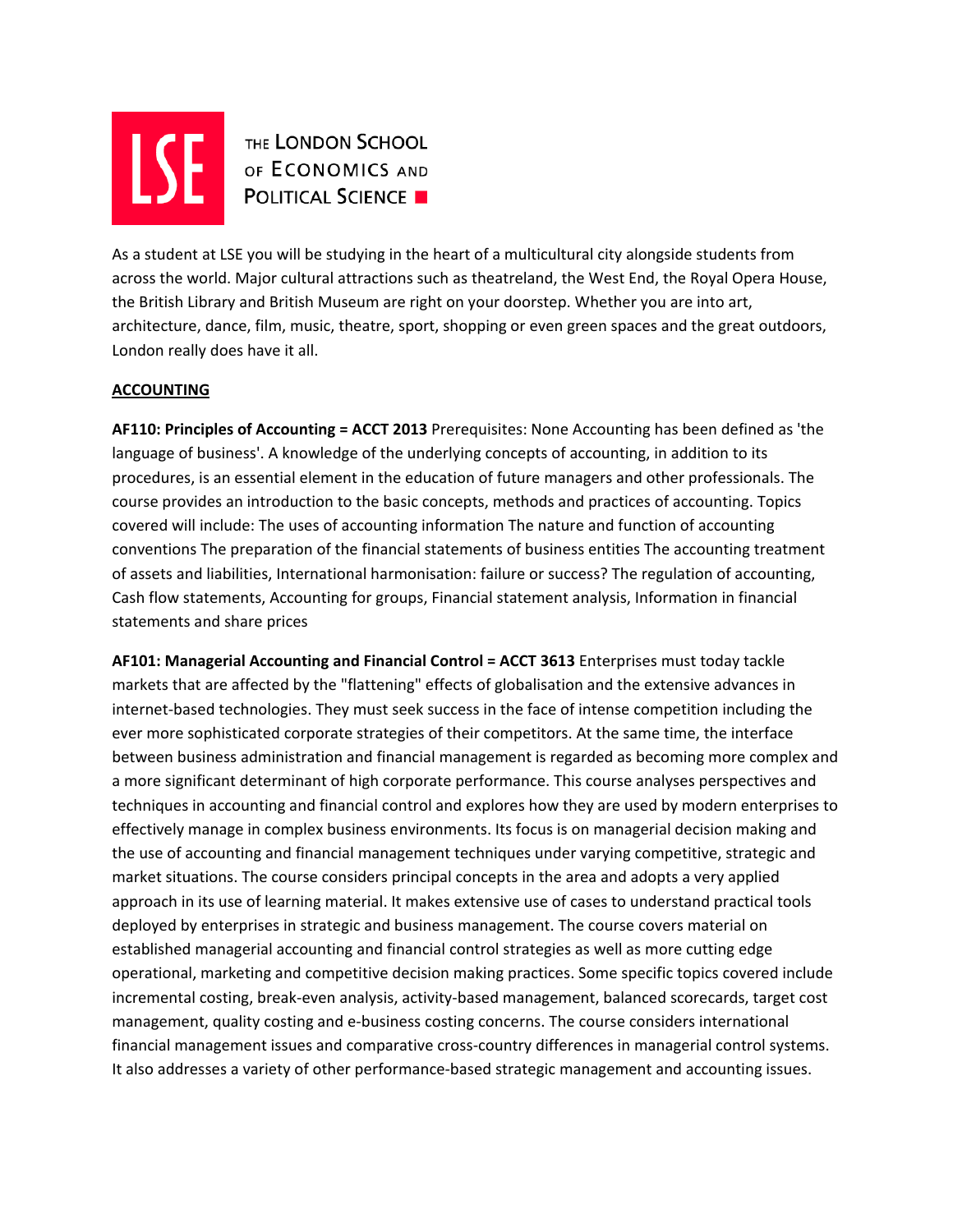**AF215: Business Analysis and Valuation = ACCT 399t** Prerequisites: Introductory accounting and introductory financeThis course introduces the valuation techniques used by analysts ‐ in corporate finance, equity research, fund management, and strategy consulting – in order to value stocks and firms. It shows how to use financial statements, and more generally business analysis, in order to generate expectations of future performance. It furthermore shows how the value of a stock or a firm in an efficient market reflects expectations of future performance. More specifically, this course introduces a framework for business analysis and valuation using publicly available information, such as the information contained in financial statements, in order to develop an in‐depth analysis of a firm and extract its fundamental value. Much of the course's emphasis is on case studies. The framework covers key analysis components such as: business strategy analysis; accounting analysis; financial analysis; prospective analysis. The framework is then applied to a variety of contexts including: valuation; evaluation of mergers and acquisitions. Each of the topics introduced in this course covers both institutional details and results of relevant academic research. It is furthermore supported by a case study. This course should hence appeal to students interested in corporate finance, equity research, fund management, and strategy consulting.

### **ECONOMICS**

**EC102: Introductory Macroeconomics = ECON 2013** Prerequisites: Working knowledge of mathematics (i.e. elementary calculus) This course aims to help you understand recent developments in macroeconomics using graphic analysis and simple algebra. We will study the stylised facts of business cycle fluctuations, economic growth and unemployment; discuss what light modern macroeconomics can shed on these facts; and finally evaluate the scope for policy to improve macroeconomic performance. The course will cover: the determinants of long-run economic growth, inflation and unemployment; economic pathologies such as persistent unemployment and high inflation; the cyclical behaviour of the economy; the influence of monetary and fiscal policy; the benefits and perils of financial intermediation; and the credit crunch.

**EC101: Introductory Microeconomics = ECON 2023** Prerequisites: Working knowledge of mathematics (i.e. elementary calculus) aim of this course is to introduce students to microeconomic analysis, which is a particular way of looking at the world and trying to understand it. Topics covered will include: Consumer behavior, Theory of the firm, Competitive market equilibrium, Monopoly, Factor markets, General equilibrium theory, Welfare economics. The course is aimed primarily at those who have not previously studied economics. It provides a foundation for further study in economics, but is sufficiently self-contained to provide grounding for those who do not intend to take the subject any further. The mathematical requirements of the course are minimal, since exposition of the material is based largely on diagrams and elementary algebra.

**EC202: Intermediate Macroeconomics = ECON 3133** Prerequisites: Introductory macroeconomics and microeconomics, calculus (in particular constrained optimisation) In recent times, macroeconomic questions have once again surged to the forefront of public attention and debate. This course aims to bring you up‐to‐date with modern developments in macroeconomic theory and offer fresh perspectives on the macroeconomic challenges of the day. The course is essentially structured around a series of key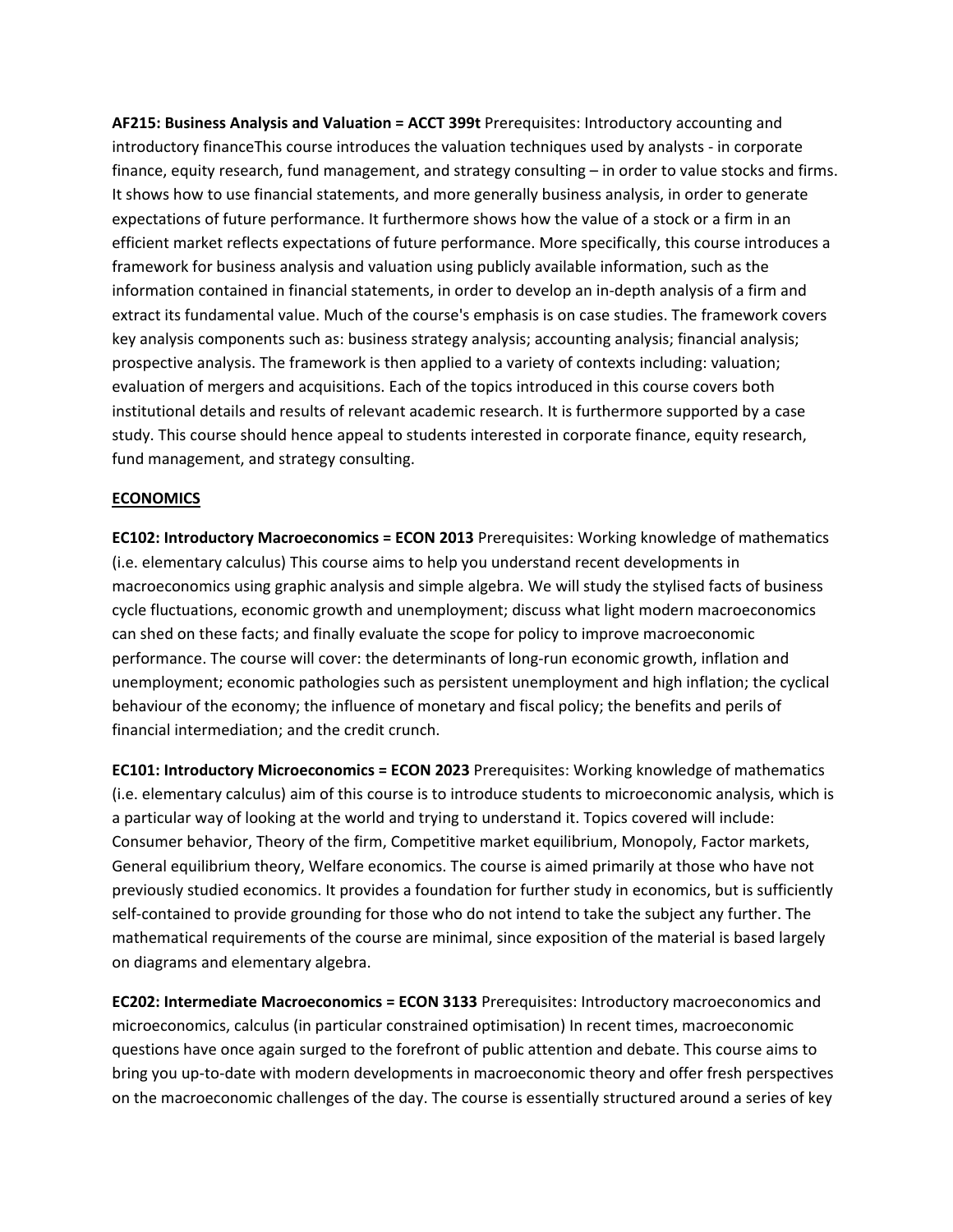questions: What are the forces that drive long-term prosperity? Why does economic activity fluctuate? Can and should policymakers seek to ameliorate business cycles? What are the features of financial markets and labour markets that make them special, and how do they interact with the rest of the economy? What is the role of banks and why are they inherently fragile? How should households and firms plan for an uncertain future? What are the implications of increasing globalisation of trade and finance for the economy? How should central banks conduct monetary policy? The approach of the course is to discuss the salient features of the data and then go on to present macroeconomic models to study these issues.

**EC201: Intermediate Microeconomics = ECON 3033** Prerequisites: Introductory microeconomics, ordinary and partial differential calculus The aim of this course is to give students the conceptual basis and the necessary tools for understanding modern microeconomics at the intermediate level. This course makes extensive use of calculus. The course covers five broad areas: the theory of the consumer, the theory of supply (including monopoly), general equilibrium and welfare, game theory , game theory applications: (a) imperfect competition, (b) moral hazard and contracts, (c) information problems. The theory of the consumer discusses the demand side of the economy, while the theory of supply investigates perfect competition and monopoly, as well as the relationship between technology and costs. General equilibrium is covered, including welfare implications, in particular in the presence of externalities. These three areas cover most of orthodox intermediate microeconomics but neglect interesting topics such as market structure, information, contracts and insurance. To address these topics, the course introduces some basic concepts of game theory. Whilst not all of the presentations will be as mathematical as those provided in the course text, a knowledge of differential calculus is essential for the study of quantitative solutions to economic problems and, indeed, enhances one's understanding of the underlying concepts. Therefore, on the first day of the course, partial differential calculus will be reviewed and students will also be introduced to techniques of constrained maximisation, such as Lagrangian procedures.

**EC212: Introduction to Econometrics = ECON 4743** Session: One Prerequisites: At least one semester of mathematical statistics with a serious analytical treatment of estimation and inference, and at least one semester of multivariate calculus, both passed at a respectable standard. Everyone agrees that evidence‐based policy is likely to be more constructive and effective than that based on dogma or fancy. The problem, for those concerned with social or economic policy, is that we seldom have the luxury of being able to undertake controlled experiments of the type conducted by natural scientists. Instead, we have to draw our inferences from the analysis of non-experimental data, and that is the function of econometrics. This introductory course is intended to serve two constituencies: Professionals ‐ Each year the course is attended by many professionals who have found that the acquisition of econometric skills would be valuable in their work. Included in this category are PhD students, typically in disciplines other than economics, who are including a serious empirical component in their dissertations. Undergraduate students ‐ Many participants are college students from other universities. Those from the US ought to be able to negotiate credit worth at least one semester since the teaching is at the same standard as that for EC220, the regular‐year LSE course taken by economics majors, and the course is distinctly more ambitious in both coverage and depth than the typical one‐semester introductory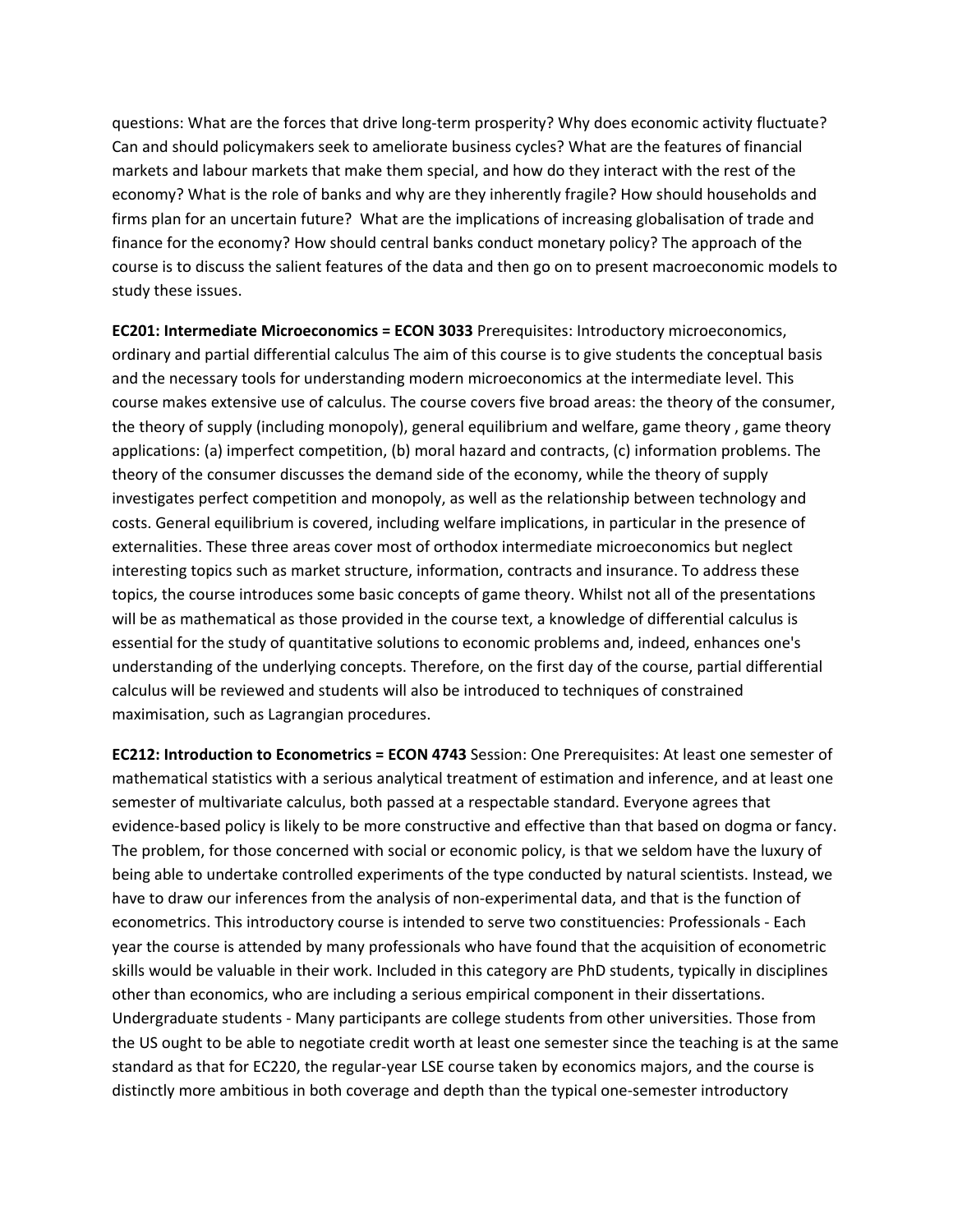econometrics course in the US. The first 7 days (21 teaching hours) are devoted to the Classical Linear Regression model, including extensions to logarithmic regressions and the use of dummy variables, treatments of variable (mis‐)specification, the testing of linear restrictions, and models appropriate for heteroscedastic data. The remaining 5 days (15 hours) are devoted to common problems arising in the practical use of econometrics, such as measurement error and the fitting of models with simultaneous equations, and to the fitting of dynamic models, including autoregressive models, with time series data. Analytical depth The material gives emphasis to the analysis of the finite sample and asymptotic properties of least squares and instrumental variables estimators, and the accompanying implications for statistical inference, under different assumptions concerning the data generation process. The derivation of asymptotic results is coupled with the use of simulation methods to establish finite‐sample properties. The course contains many proofs in simple contexts. Participants should be comfortable with such proofs and should be prepared to exhibit the necessary stamina. Mathematical content The course uses college algebra supplemented by the differential calculus at a basic undergraduate level when it is appropriate and useful. It does not use matrix algebra. Hands‐on Examples of simple applications in economics are used throughout. In addition to the formal teaching, participants take part in daily workshops using Stata to fit educational attainment and wage equation models with cross‐sectional data and EViews to fit demand functions with time series data. Technical support is provided for the use of these applications. Work‐rate Given its coverage and analytical depth, and the limited time available, the course has a brisk pace and it is in no sense recreational. Intuitive understanding The outline above has emphasised the technical content of the course. However, the development of intuitive understanding is the most important objective of all. The aim is that participants should at all times understand why the material is useful and necessary.

**EC270: Public Finance = ECON 3333** Prerequisites: Introductory microeconomics This course provides a broad, up-to-date introduction to the economic analysis of public policy issues. The focus of the course, which draws on microeconomic theory, is on the development of analytical tools and their application to key policy issues relating to the spending, taxing and financing activities of government. Particular emphasis is given to recent developments in public economics, including findings from recent research, in areas such as behavioural public economics, new empirical methods and policy innovations.The first part of the course presents a brief overview of the role of government. The second part examines issues relating to welfare analysis, social insurance and pensions. The third section assesses tax policy and its impact on individuals and companies, while the final part explores the issues of privatisation, outsourcing and the proper scope of government.

**EC307: Development Economics = ECON 3853** Prerequisites: Intermediate microeconomics and macroeconomics In a world composed of similar people, why is it that we live in relative comfort while about 1.4 billion people live on less than \$1 a day? And, more importantly, what can be done about it? This course will use all the skills you have developed as an economist to try and answer these questions. Providing an answer is hard because solving the problem of world poverty is not as simple as reallocating income. It would take \$511 billion a year to increase the incomes of the poorest to just \$2 a day, but calculated in 2003 the G7 countries aspire to give (but do not quite) just \$142 billion a year in aid. In short, solving world poverty requires finding places where an intervention can generate more in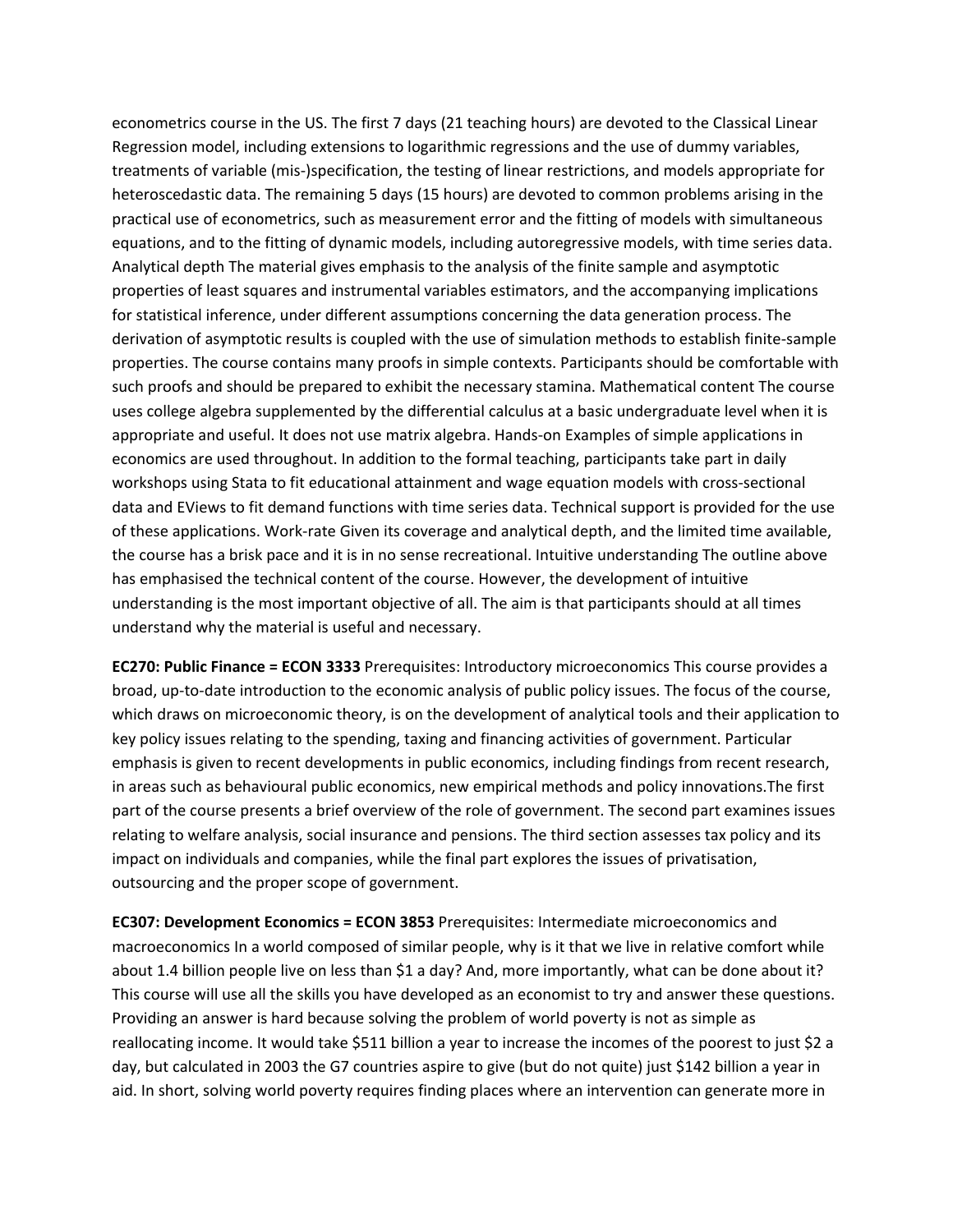income than it costs. Fortunately the economic theory you already know tells us how to find such places. The economic model you have learned says that if some conditions (X) are met then nothing can be done about poverty without making other people worse off. But we can flip this conclusion on its head: if X is not true, then it is possible to make someone better off without making anyone worse off, and the theory tells us how – make the world more like X. Making progress on poverty means finding out where X does not hold – i.e. where do markets fail? The course then is detective work. Theory tells us when markets will fail and we use econometrics analysis to find these places in the real world. Finally, we use rigorous impact evaluation to find out whether the intervention implied by theory works. We will teach you all the tools you need to apply this thinking, and we hope you will use it to make a difference in the developing world.

**EC351: International Economics = ECON 499t** Prerequisites: Intermediate microeconomics and macroeconomics This course provides an analysis of the economic relationships between countries, covering both trade and monetary issues. The first part of the course focuses on international trade theory and policy. In this part we address some of the classic questions of international trade theory such as: who trades what with whom? What are the effects of trade on welfare and the income distribution? What are the effects of barriers to trade and economic integration? We look both at the answers of classical and new trade theory to these questions. The first part ends with an overview of recent theoretical and empirical research on the role of heterogeneous firms in international trade. The second half of the course considers international macroeconomic issues. This part of the course starts by laying out the balance of payment accounts and open economy income identities. The course then focuses on some of the key questions in open economy macroeconomics such as: How are nominal exchange rates determined? What does it mean for a currency to be overvalued or undervalued? Why do countries run large current account surpluses or deficits? Are such external imbalances sustainable? Why do some fixed exchange rate regimes fail and end in a currency crisis? What are the benefits and costs of a common currency?

**EC235: Economics of European Integration = ECON 399t** Prerequisites: Introductory microeconomics and macroeconomics. Elementary statistics and mathematics are also desirable. This course introduces the main economic aspects of the current development of the European Union (EU) and its policies. The topics covered will include: The early phase of the EU: trade integration, The Single European Act (SEA) and the effects of free movement of persons, capital, goods and services within the EU The geography of EU income and unemployment disparities: how does the EU compare to the US? How the EU promotes growth and competition, The Common Agricultural Policy (CAP), EU enlargement and migration, The theory of Optimal Currency Areas (OCA): is the EU an OCA? The European Monetary Union (EMU) Monetary policy in the EU, Facts and ideas about the ongoing Euro crisis, Institutional, political and historical material will be referred to when it is necessary to understand the economics of the EU.

**EC240: Environmental Economics & Sustainable Development = ECON 399t** Prerequisites: Introductory microeconomics, knowledge of differential calculus Environmental economics is a comparatively young, but by now well-established, branch of economics, which has attracted more and more students. In successfully applying standard microeconomic analysis to the field of the natural environment and sustainable development, economists have challenged many erroneous, but strongly held,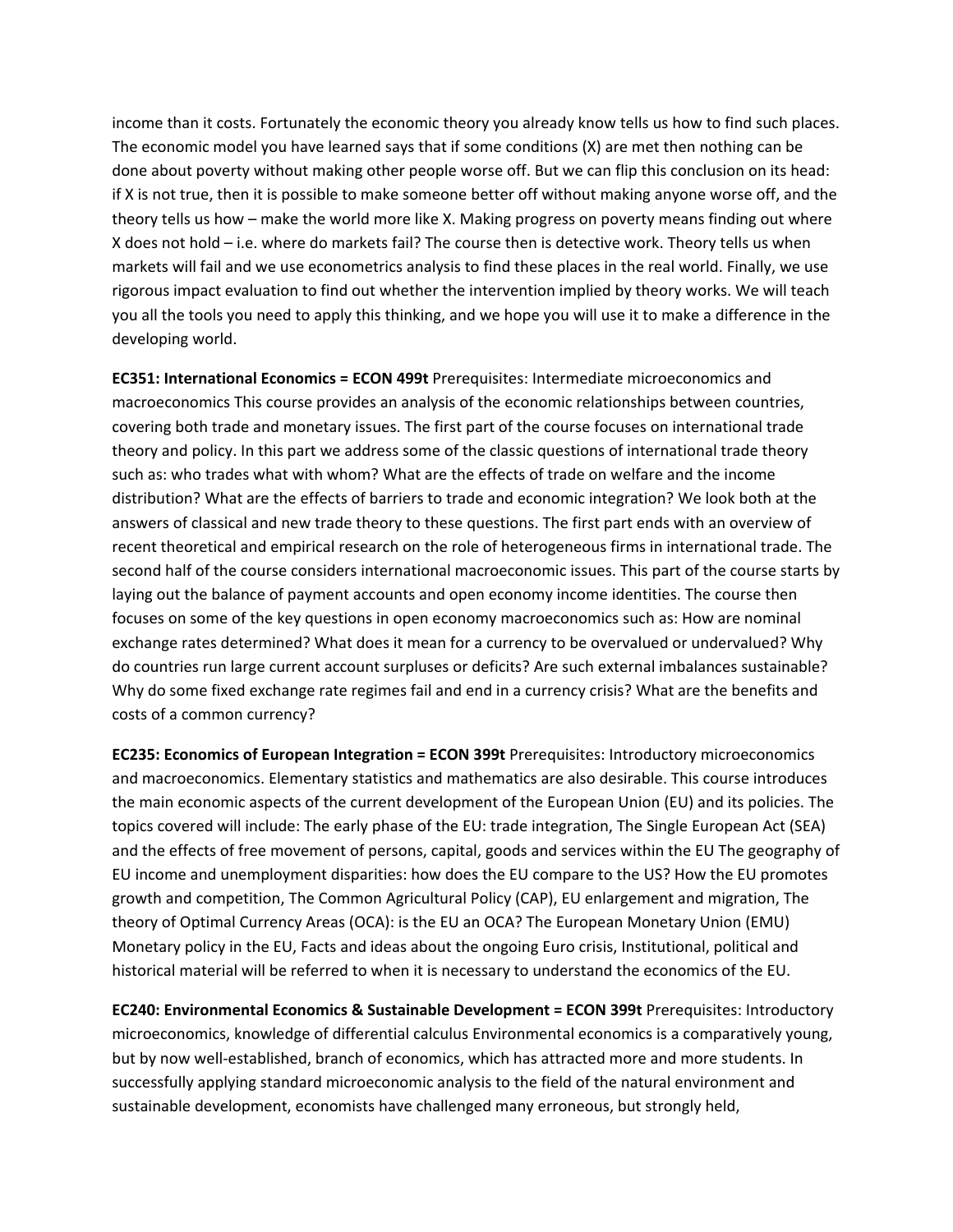preconceptions of policy makers and environmentalists alike. This course aims to provide students with a sound knowledge and understanding of the major fundamental results of environmental economics. Diagrams are widely used throughout the course. Some basic knowledge of partial differential calculus (i.e., taking derivatives of functions) is indispensable.

**EC260: The Political Economy of Public Policy = ECON 399t** Prerequisites: Introductory microeconomics, basic knowledge of calculus and statistics Does democracy promote economic growth and welfare? What determines the size and evolution of the welfare state? Is regulation done in the interest of consumers? Is there a feasible third way between markets and governments in the delivering of public services? To answer these and many related questions it is necessary to understand the complex relationships between politics and economics. Governments and political processes define the boundaries of economic relationships and the rules of market interactions. Moreover, governments themselves allocate resources and these allocations reflect complex political bargaining. Understanding the interaction between politics and economics can help us to gain insight into the key questions of public policy making. This course will examine public‐policy making, its characteristics, determinants and consequences in liberal democracies. The course will first provide theoretical foundations from both economics and political science and then examine a number of topics from both theoretical and applied areas of political economy: collective action, electoral competition, fiscal policy and redistribution, bureaucracy, rent‐seeking, regulation, information and accountability, constitutional reforms.

**EC312: Advanced Econometrics = ECON 499t** Prerequisites: Introductory econometrics, calculus and matrix algebra This course will present an advanced treatment of econometric principles for crosssectional, panel and time-series data sets. While concentrating on linear models, some non-linear cases will also be discussed, notably limited dependent variable models and generalised methods of moments. The course will focus on modern econometric techniques, addressing both technical derivations and practical applications. Applications in the areas of microeconomics, macroeconomics and finance will be considered. The topics covered will include. Module 1: Main Regression. Topics to include: Principles of Estimation (Ordinary Least Squares, Generalized Least Squares and Maximum Likelihood Estimation with Micro‐Econometric applications); Principles of Testing (t‐ and F‐test; Wald, Likelihood Ratio, Lagrange Multiplier Testing Principles). Time Series: Basic Time Series Processes; Stationarity and Nonstationarity -Unit roots and Cointegration; Vector Autoregressions Module 2: Estimation Methodology. Topics to include: Endogeneity in linear regression models; Instruments; 2SLS estimator and Generalized IV estimator; Simultaneous equations. Motivation, definition and asymptotic properties of GMM estimator; Efficient GMM estimation; Over‐identifying restrictions. Introduction to Panel Data Models: Fixed effect and random effect models. Dynamic Panel Data Model. Arellano‐Bond Estimator. Introduction to Quantile Estimation

**EC321: Money and Banking = ECON 3433** Prerequisites: Intermediate macroeconomics How does the recent financial turmoil affect the economy? What are the causes of inflation and deflation? Why do some countries experience sharp swings in exchange rates? What should central banks do in such circumstances? In order to answer these and related questions, this course provides a set of tools to analyse the interaction between monetary policy, the real economy and the financial sector. The course will combine a study of the relevant theory with applications to recent events and policy debates. Topics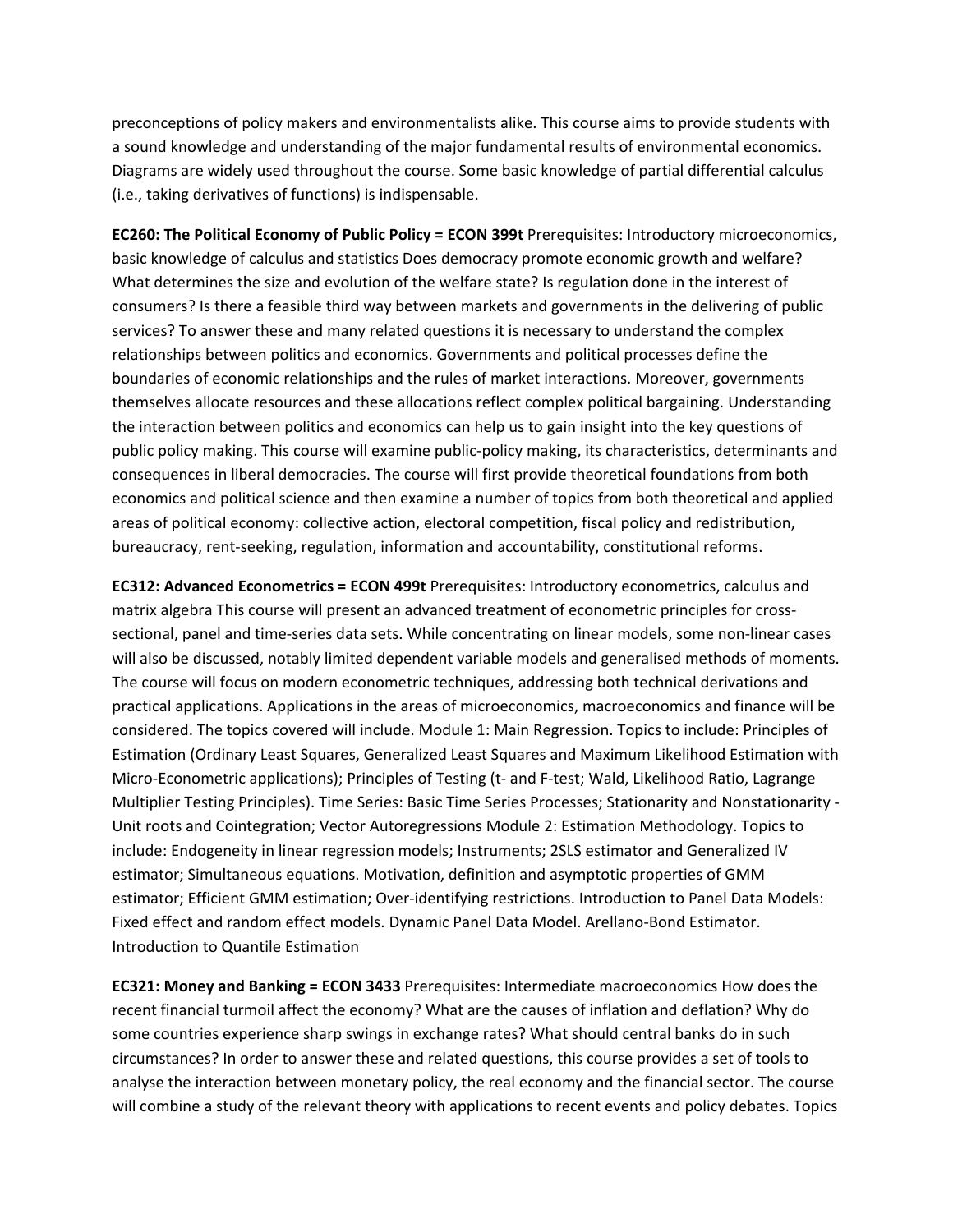to be covered include: The transmission mechanism of monetary policy, Monetary policy strategies, The liquidity trap and policy responses: quantitative easing, credit easing, and other unconventional policies, Financial markets, Fiscal and monetary policy linkages: government debt and inflation risks, Banking and financial intermediation, Current account dynamics, Exchange rates and currency crises, Deleveraging Crisis, Policy responses to the financial crisis.

**EC341: Industrial Organisation & Introduction to Competition Policy = ECON 399t** Prerequisites: Intermediate microeconomics, and a first year level university course in mathematics (calculus) Industrial organisation is concerned with the use of economic analysis in studying competition between firms and the evolution of market structure. Over the past decade, this has been one of the most exciting areas of economics, as a new generation of game-theoretic models have provided us with new ways of analysing a range of practical issues, and addressing some long-standing empirical questions. The topics covered in this course span a wide range of issues, from predatory pricing to cartel stability, and from the role of non-price competition to the evolution of high technology industries. The theoretical models introduced in the lectures will be applied in classes devoted to case studies of specific industries and to some antitrust court cases.

## **FINANCE**

**AF230: Alternative Investments = FINN 399t** Prerequisites: Basic mathematics and statistics. Introductory finance (to the level of AF250). Introductory microeconomics (to the level of EC101). In the era of significant market turmoil institutional, as well as individual, investors look beyond traditional investment vehicles such as bonds and shares. For example, the price of gold substantially increased in 2009. The purpose of this course is to explore the world of alternative investments such as investments on hedge funds, private equity / venture capital funds, real estate, and commodities, either directly or through funds of funds. The course will combine theory with empirical exercises, allowing students to get a "hands‐on" experience. We want to see what the return‐risk characteristics of alternative investments are, what attributes to their appeal, how to understand related technical publications, and how to construct a portfolio using them.

**AF250: Finance = FINN 3013** Prerequisites: Introductory microeconomics, elementary quantitative methods This course will introduce the key theoretical and empirical problems in modern financial markets and corporate financial decisions. Throughout the course, the emphasis is both on the presentation of the theory underlying each topic and on the problems and issues that arise when applying these theories in practice. The course does not include case studies. The topics covered will include: Net Present Value technique, Introduction to portfolio theory, The Capital Asset Pricing Model (CAPM), Stock market efficiency, Forward and futures contracts, option pricing, Investment decisions and the significance of real options, Capital structure and dividend decisions, Capital restructuring: Initial Public Offerings

**AF360: Options, Futures and Other Financial Derivatives = FINN 399t** The course is an introduction to the concepts and models underlying the modern analysis and pricing of financial derivatives, from vanilla calls and puts on stocks to complex exotics in the volatility, correlation and fixed income arenas.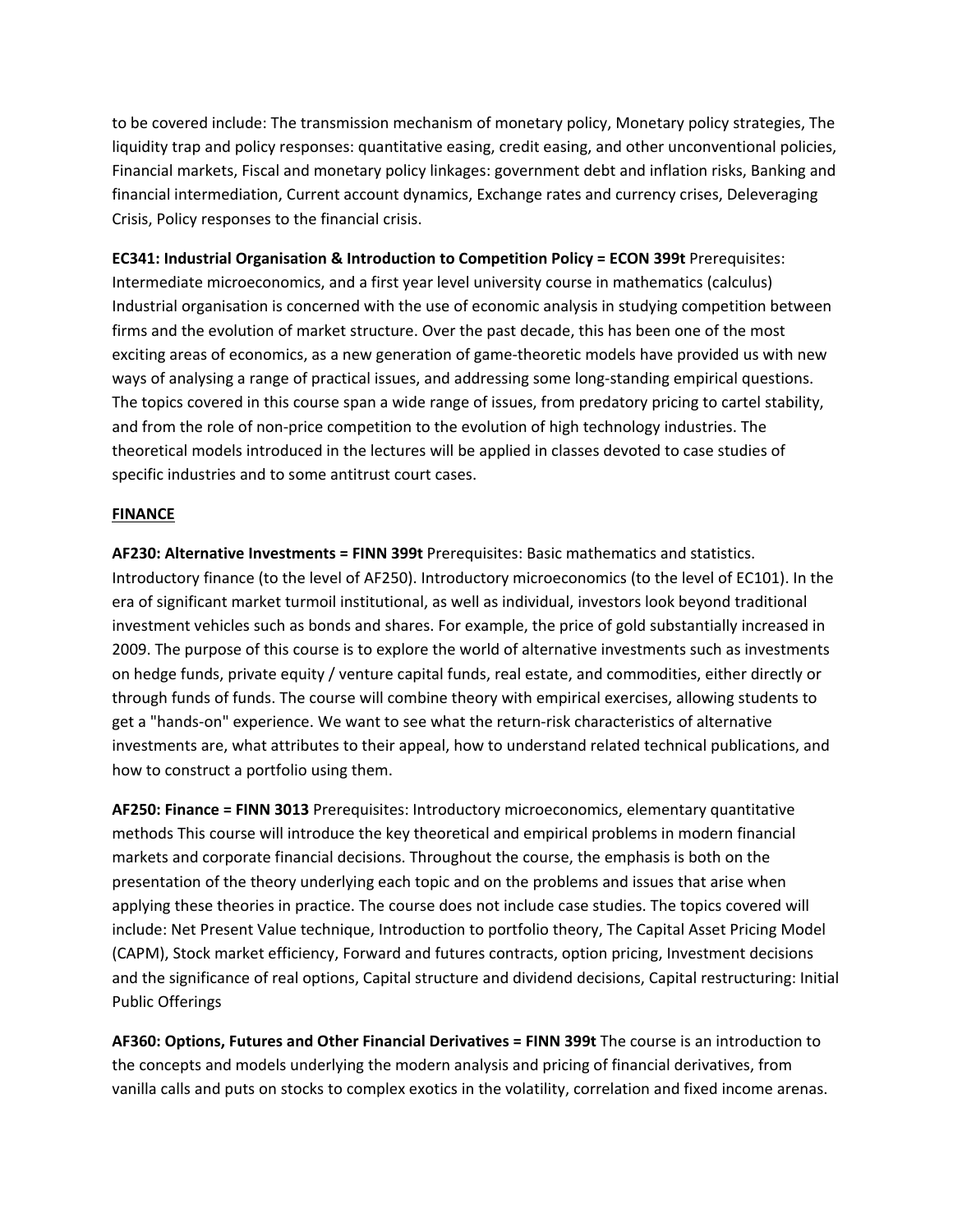The underlying philosophy of the course is to first provide the firm foundations for understanding derivatives in general, rather than following a cooking‐book approach. The required technical tools will be explained carefully, allowing students to learn the language and to be able to converse with derivatives professionals. Once the tools are in place, those same tools can then be applied to any derivative. Special emphasis will be put on those derivatives that shape the modern world, contributing to beneficial financial engineering innovations as well as to the potential of financial crises. Daily assignments complement the lecture material.

**AF202: Analysis and Management of Financial Risk = FINN 3623** Prerequisites: Introductory finance (up to the level of AF250), mathematics and statistics This course provides an overview of the key concepts and tools used in the analysis and management of financial risk. The objective of the course is to develop a conceptual framework for thinking about financial risk and to show how these concepts are implemented in practice in a variety of contexts. The course provides an introduction to the basic principles of diversification and hedging, optimal portfolio choice, as well as the Capital Asset Pricing Model, widely applied for the equilibrium pricing of risks. The first half of the course discusses the duration and convexity measures of interest rate risk and their applications to the immunisation of the portfolios of fixed income securities. The students will learn about the value at risk (VaR) and its applications to risk management practices. Furthermore, the course introduces the concept of endogenous risks and demonstrates how financial risks originate within the financial system. The course also highlights some important limitations of current risk management practices.

**AF225: Fixed Income Securities, Debt Markets and the Macro Economy = FINN 4163** Prerequisites: Basic mathematics and statistics, introductory finance (AF250 or equivalent) This course is intended to give an understanding of the instruments, the major institutions, organisations and investors, and the recent developments in the fixed income field. We will cover traditional debt instruments (namely government and corporate bonds) and fixed income derivatives, develop the theory for valuing them and study the determinants of risk and return of fixed‐income securities. We will also discuss the role of fixed-income securities in risk management. Furthermore, we will take a closer look at the interdependencies and the roles of the different players in the debt markets. In particular, we will examine the role of and the instruments available to the central bank in setting interest rates. The major focus of the course will be on economic intuition and on understanding the products and interrelationships in the fixed income markets. We will relate the course topics to the credit crisis of 2007‐2009 and discuss implications for the future of debt markets.

**AF255: Financial Markets = FINN 3053** Prerequisites: Introductory finance (up to the level of AF250) This course is an investment course with a strong focus on asset pricing, active portfolio management and risk immunisation, portfolio performance evaluation, the predictability of returns through fundamental and technical analysis, and behavioural finance. Its aim is to provide a thorough understanding of both market finance and operations of financial markets, focusing on equity and bond markets. It involves a comprehensive online trading simulation using Stock‐Trak and a "best portfolio manager tournament".

**AF350: Advanced Corporate Finance = FINN 4233** Prerequisites: Finance (to the level of AF250) and introductory microeconomics (to the level of EC101) This course will focus on theoretical issues which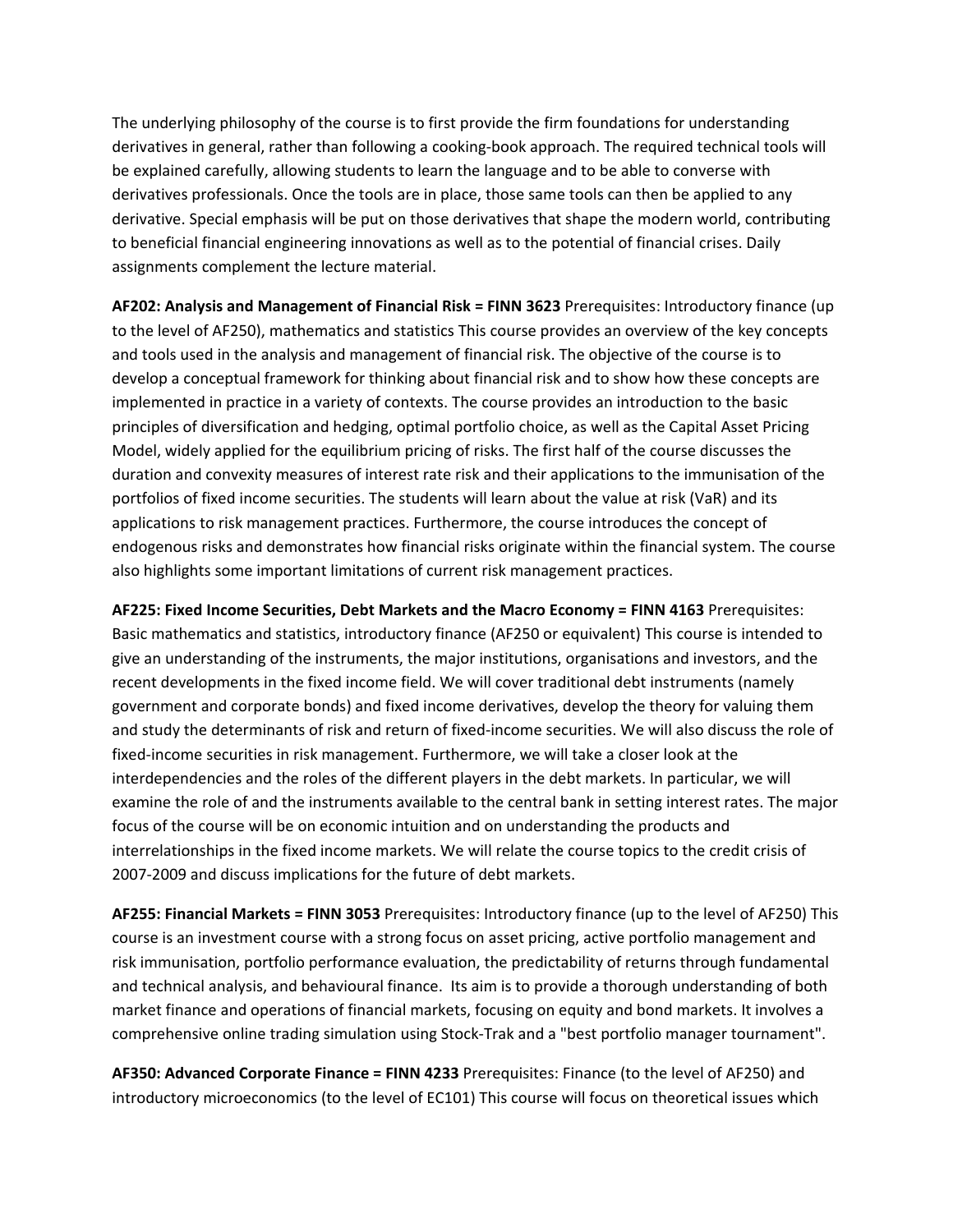arise in modern corporate finance. The major theme of the course will be the firm's capital structure and payout decision. We will see that under certain assumptions, this decision is irrelevant, this is the Modigliani and Miller Theorem. We will then loosen these assumptions to see when it may be better for firms to issue debt versus equity, or to repurchase shares rather than pay out dividends. In the last part of the course we will learn about real options and apply this to study the optimal policy of a firm raising capital to finance risky investment. The topic of capital structure is covered in AF250 Finance. That course however provides only a brief overview. Advanced Corporate Finance will build on that by taking the decisions of the firm as the main topic. We will spend significant amounts of time on topics beyond the scope of AF250, such as taxes, bankruptcy, private information, signaling, and real options.

## **MARKETING**

**MG101: Marketing = MKTG 3433** Prerequisites: None Peter Drucker, the father of business consulting once famously remarked, "Because the purpose of business is to create a customer, the business enterprise has two--and only two--basic functions: marketing and innovation." In today's highly competitive business environment these words ring even more true: a well-designed marketing strategy can make all the difference between success and failure in the marketplace. Marketing, ultimately, is about understanding and shaping behaviour. Accordingly, banks and other financial institutions, as well as governmental, medical, and not-for-profit organisations--from those that design and sell financial products, to those that implement public policy (e.g., those dedicated to reducing drunk driving, increasing literacy, and encouraging safe contraception), have all found that a well-thought out marketing strategy can be a critical arbiter of success even in this "ideas marketplace." This course will combine LSE's premier standing in the social sciences with cutting-edge management practices. By using a wide range of quantitative as well as qualitative methods, interactive lectures, videos, hands‐on exercises, and case studies, we will share key analytical frameworks and tools that are essential to a good marketing strategy. Apart from the final exam, assessment will be based on a coursework component that will allow students to apply theories learned in lectures to a real world organisational problem.

### **MANAGEMENT**

**MG106: Strategic Management = MGMT 399t** Prerequisites: NoneThis course is an introduction to the field of Strategic Management. It covers the key concepts and theories in the field and how they can be applied to real business situations. All topics are illustrated with case studies about real companies in various different industries. Both lectures and classes will be organised around business cases; in the classes, students are expected to make presentations and to participate actively in the discussions. Topics include: Sources of competitive advantage, Strategic positioning and competition, Building capabilities: Incentives and coordination, Firm scope, vertical integration, and outsourcing, Entrepreneurial firms, Thinking strategically: Competition, strategic investments, and real options, Strategy for Information Markets / Network effects, Corporate strategy, Mergers and acquisitions.

**MG110: Judgement and Decision Making for Management = MGMT 399t** Professionals with at least 2 years of work experience in the area may wish to consider the Executive Summer School: Strategic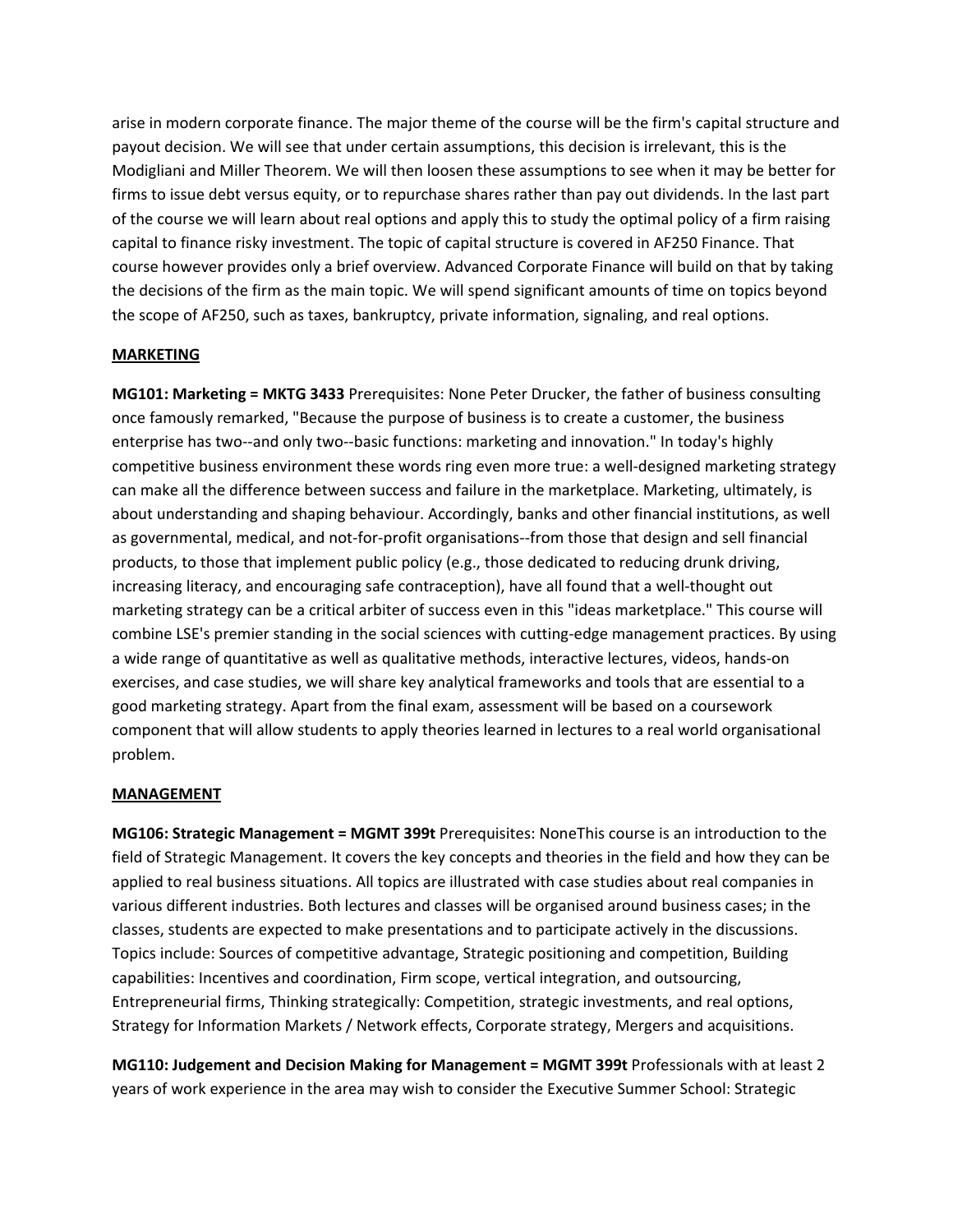Decision Making for Management Prerequisites: None, although quantitative skills would be an advantage Decision making is a central aspect of virtually every management and business activity; important decisions are not only made by managers and entrepreneurs, but also by the consumers of their goods and services, and by their business rivals, partners and employees. The ability to understand how decisions are made, and to predict, guide and improve those decisions, will be an invaluable part of every manager's toolbox. It is this ability that will be developed in this course. Some decisions are impossible to make analytically, for lack of time, data, computational ability, or awareness. These are situations that could put decision makers at risk of falling into systematic biases and errors. The first part of this course will raise your awareness about these 'traps' with a view to becoming a better intuitive decision maker. Other decisions are made with and require extensive thought and analysis, as the stakes are high, there are multiple conflicting objectives to balance, and many sources of uncertainty about the future. To these decisions we will devote the second half of the course, where you will learn how to structure decision problems, identify relevant objectives and make trade‐offs among them when objectives are in conflict with one another, as well as, represent and analyse the main uncertainties and risks involved in a decision. Questions that will be answered in this course include: how to choose in tough situations where stakes are high, and there are multiple conflicting objectives? How should we plan?Why do projects often take longer and cost more than planned? How can we deal with risks and uncertainties involved in a decision? How can we create options that are better than the ones originally available? How can we become better decision makers? In the lectures you will learn about cutting‐edge research in decision‐making and analysis, and then in class investigate how it can be applied to both business and personal life. Amongst the many topics considered will be: decision analysis, decision maker and consumer behaviour, decision making by groups and organisations, and evidence‐based decision making. You will also learn how to use sound decision-making principles and simple decisionanalytic tools to make better decisions. The course requires active participation in classroom activities that bring to life the principles being discussed.

**MG190: Human Resource Management and Employment Relations = MGMT 399t** Prerequisites: None The course provides a panorama of the key analytical issues in HRM and Employment Relations, recent theories and controversies, and applies them to cases of current interest, such as the new HR challenges of the 'credit crunch'. Its focus is international, drawing especially on the experience of several major OECD countries including in the European Union, the US and Japan. We shall also take account of the growing influence of China and India. We shall examine why human resource management is a key ingredient of business performance, in both the private and public sectors. We shall explore the ways management develops and motivates employees in their organisations, and looks at the role of works councils and trade unions, and the increasing importance of the European and international dimension of employment relations

**MG204: Leadership in Organisations = MGMT 4253** Prerequisites: A university level introductory course in psychology, sociology, political science, management, or economics This course is designed to provide students with the knowledge, skills, and analytical capabilities needed to practice leadership in modern organisations. It explores the nature of leadership in terms of how individuals effectively build agreement to shared goals and courses of action and facilitate organisational movement toward the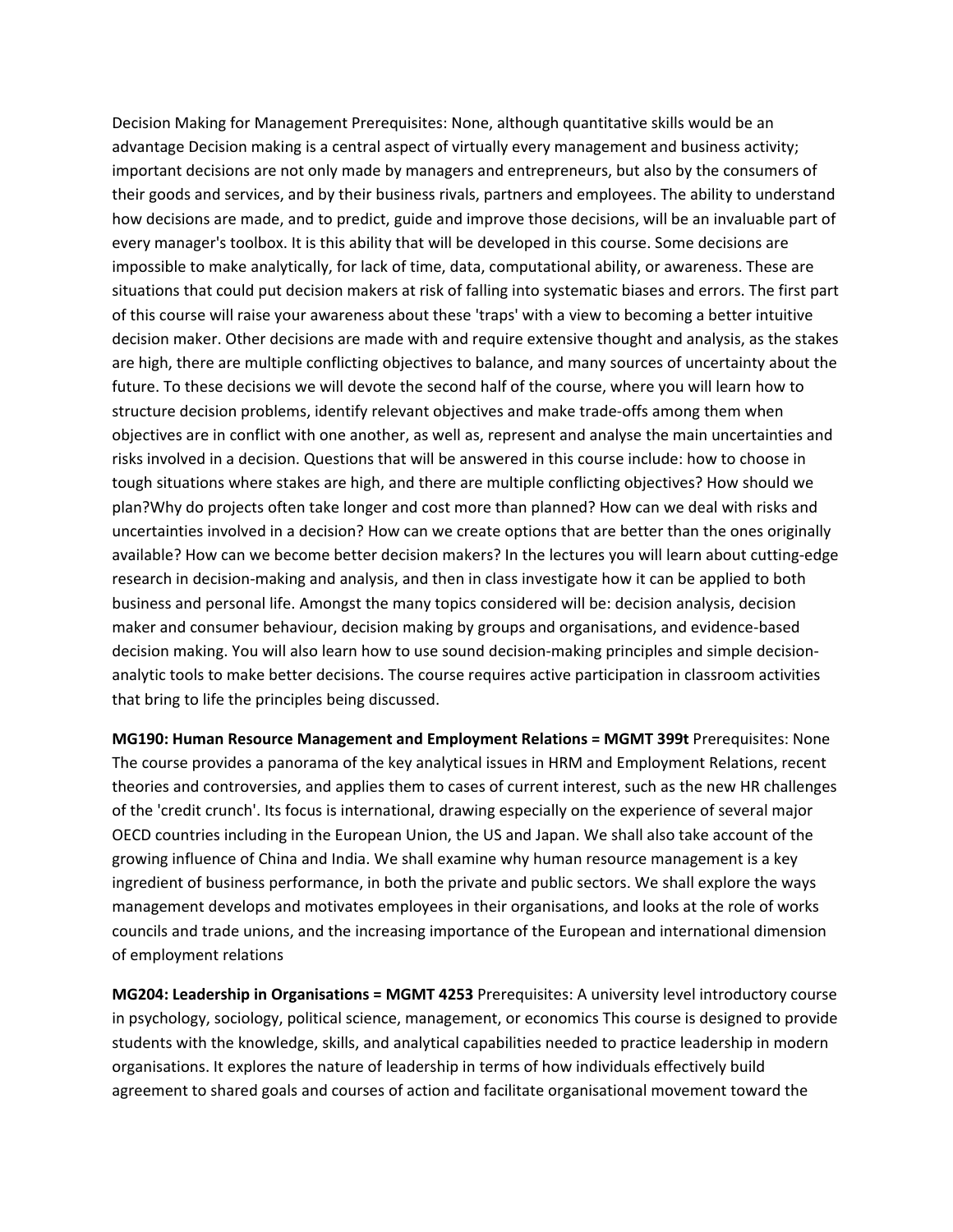achievement of these goals. In particular, we highlight theory and research that accounts for how leaders acquire and exercise social influence in a manner that contributes to their credibility and the motivation of their followers. We make note of individual differences in leader behaviour and examine in what instances situations determine the salience of these differences. The emphasis of the course will be on application of theory, comparing and contrasting ideas, self-reflection, and self-discovery of one's own leadership potential and strengths.

#### **MG209: Bargaining and Negotiation: Interests, Information, Strategy and Power = MGMT 399t**

Prerequisites: A university level introductory course in psychology, sociology, political science, management, or economics. Knowledge of basic mathematics is recommended Negotiating skills are crucial to business success. Like any other skill, one's ability to perform in negotiation is determined by some combination of natural ability, experience/practice, and formal training. This course will provide students with both formal training and practice. Students will learn the strategic, psychological, and cultural aspects of negotiations as well as practical tips gleaned from negotiation research and concrete steps for preparing to negotiate effectively. To apply this learning, students will engage in a variety of negotiation situations from two‐party transactional negotiations to multi‐party multi‐issue negotiations, and will receive immediate feedback on performance. Throughout the course, students will be encouraged to reflecton personal strengths and weaknesses, and develop a personal development plan to aid continuous improvement as a negotiator.

**MG230: Behaviour in Organisations = MGMT 399t** Prerequisites: A university level introductory course in psychology, sociology, political science, management or economics. The course introduces the fundamental principles of Organisational Behaviour. It examines processes at the level of the individual employee, such as motivation, personality, psychological contracts, justice and decision making, and also explores processes at the group and organisation levels, such as leadership, team working, group dynamics and organisational culture. The course will expose students to psychological theories that facilitate insight into behaviour in organisations. Case studies and exercises will be used to provide students with the opportunity to apply theoretical principles to real life organisational issues; analyse the contributions and limitations of relevant theories; and draw out the practical implications of the empirical evidence. The course is ideally suited to those who wish to develop a reasoned and analytical understanding of human behaviour in organisations. The following questions are illustrative of those covered on the course: How does personality affect behaviour in organisations? How do biases arise in decision making? How do individuals evaluate fairness and respond to injustice? Why do some individuals engage in revenge and others contribute 'beyond the call of duty'? Why are some groups of employees discriminated against in organisations? Can organisations take steps to ensure that ethical decisions are made? What impact do work‐life balance issues have on individuals and organisations? Why do individuals conform in group situations? Is there one best leadership style? Does cultural intelligence matter? How does organisational culture influence behaviour in organisations and organisational performance? Apart from the final exam, assessment will be based on a 1,000 word essay and participation in class discussions, which will enable students to exercise critical judgment regarding the utility of psychological theories in understanding behaviour in organisations.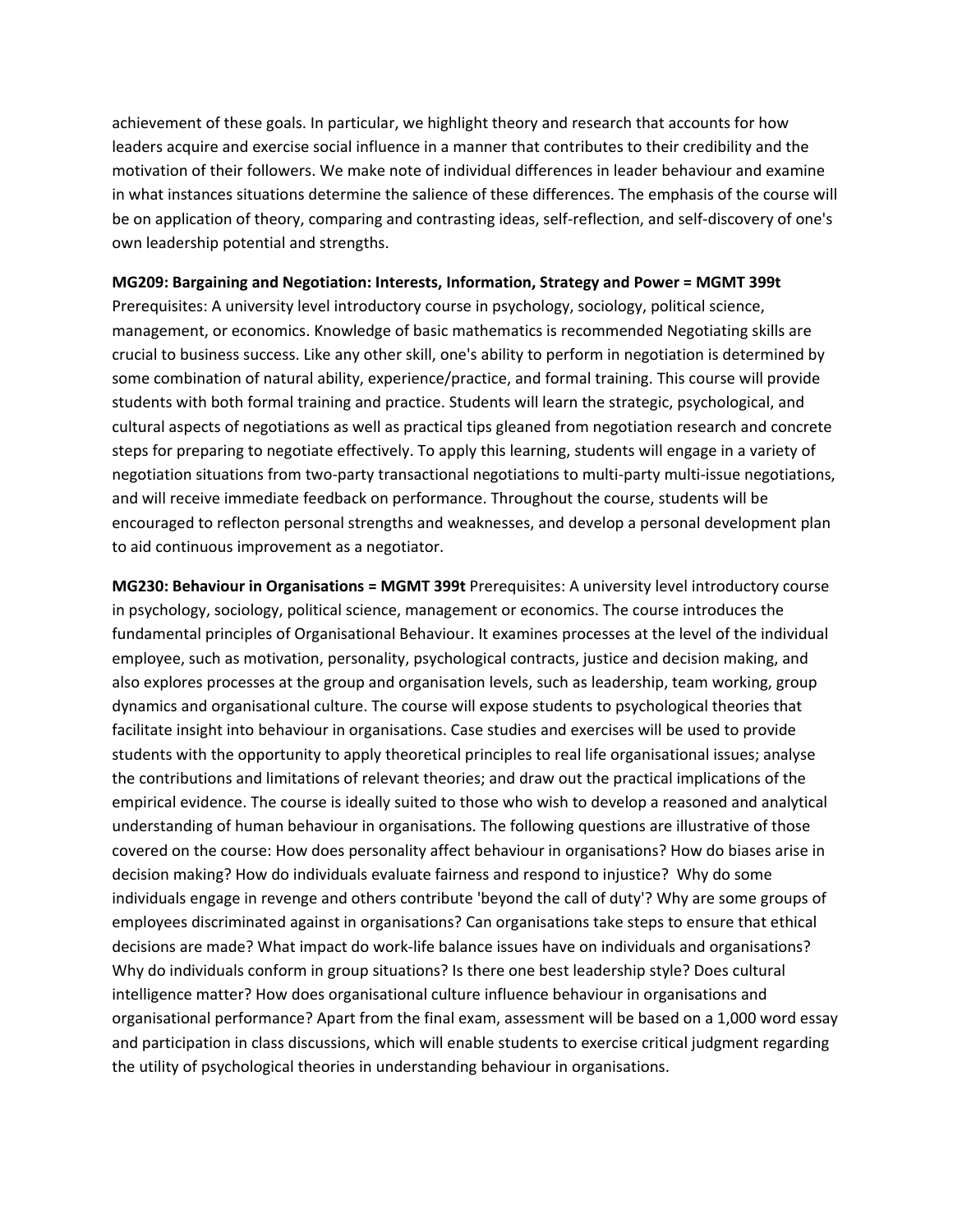**MG270: IT and Internet‐driven Innovation: Building Digital Enterprises = MGMT 399t** Prerequisites: A university level introductory course in psychology, sociology, political science, management or economics. Students would benefit from some knowledge of elementary business and information technology. Information and Communication Technology (ICT) plays a key role in leveraging business performance and developing new ways of doing business. Digital industries and electronic commerce are expressions of the relevance of ICTs for the development of businesses. Contemporary business organisations invest in continuous ICT innovation, which has the potential of enormous strategic gains but also carries high risks and raises many challenges. Furthermore, though the diffusion of the Internet, ICT has been variously involved in the restructuring of economic relations and the promotion of new business concepts that violate established canons. This is most clearly shown by the rapid proliferation of business models (eg Google, YouTube, Technorati) that offer free content as a means for transforming through ads user attention to revenue. It is also shown by the pervasiveness of user‐ generated content and the ways it is used to support social (for instance, Wikipedia) or commercial (for instance, TripAdvisor) ventures. The diffusion of these developments is already revolutionising the business world and is bound to do so even more in the future. The aim of this course is to develop an overall understanding of ICT‐driven business innovation and organisational change. Such an understanding provides a broader perspective on the implications of ICT‐driven innovation for businesses and helps professionals to improve the quality and timing of their response, when facing challenges related to ICT innovation and businesses. The course explores how ICT supports strategic competitive advantage and organisational change, the best practices in managing ICT innovation, Internet‐based business models, and social media and mobile technology for business development and innovation. The course design is based on lectures and hands‐on exercises derived from case studies, in which students learn how to critically analyse business situations and how to provide solutions for business development, exploring available and potential ICT innovations.

**MG133: Foundations of Management = MGMT 299t** Prerequisites: None. But some knowledge of introductory economics, psychology or management is recommended The core idea is to present the development of management theory chronologically, indicating the disciplines from which management theory emerged. A focus is placed on the key sub‐disciplines of management theory: organisational behaviour, human resource management, and management strategy. Central concepts and research within these sub-disciplines are explored to provide a basis for practicing "evidence-based" management - management driven by the knowledge generated through cutting edge theory and research.

**MG150: E‐Business in the Digital Age = MGMT 399t** Prerequisites: None The organisation of contemporary economic activities and practices is profoundly affected by the increased use of e‐ business to support, enact and create new economic opportunities. Sufficient evidence has accumulated over the years for authoritative explanations to be given concerning the e‐business phenomenon and its associated challenges.The course discusses the main managerial and strategic aspects of online business. It discusses the different e‐business practices and challenges in Business‐to‐Consumer (B2C) and Business-to-Business (B2B); the effects of information and communications technologies on intermediation, value chain redesign and public and private procurement strategies. Economic theories,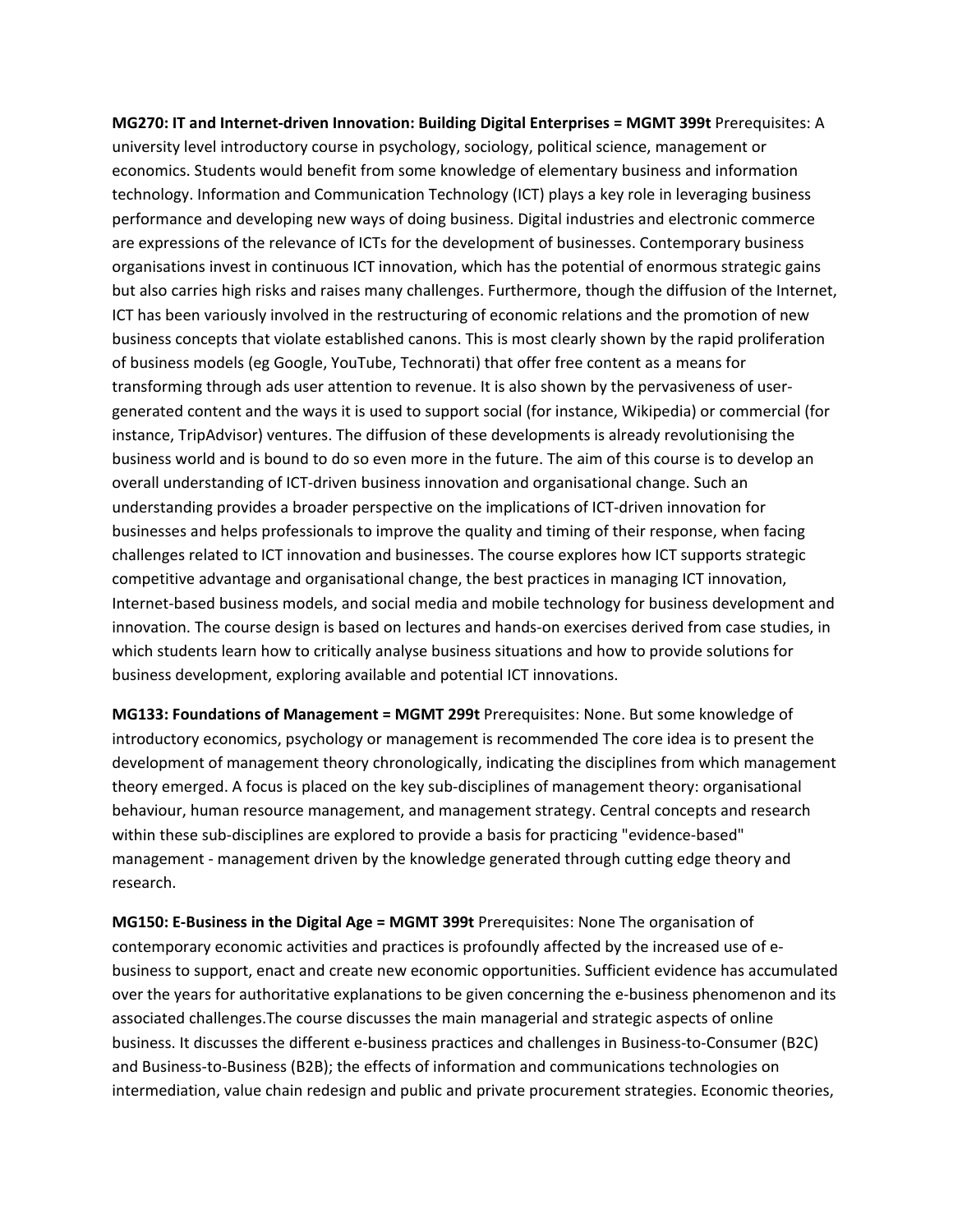including transaction costs and principal agent, are used to discuss the impact of e‐business on market configuration and network relationships. Strategies for e‐business innovation including web 2.0 are also discussed. This is a management information systems course, and not a technical course, and is mainly directed at undergraduate students. It focuses on the effective application of this powerful and pervasive technology in business. Internet-based systems have dramatically changed the way businesses operate and compete in the global marketplace and it is important for future executives and policy‐ makers to understand the implications of these changes. Students will gain a good understanding of how successful companies are taking advantage of e-business, as well as an understanding of the main challenges and risks associated with e‐business models and strategies.

**MG205: Competitive Strategy and Game Theory = MGMT 399t** Prerequisites: A university level course in business, management, psychology or economics. Knowledge of some statistics, (mean, standard deviation) and economics (utility maximization, monopoly pricing) are recommended This course is an introduction to strategic thinking applied to managerial situations. By drawing simultaneously on the language and tools of game theory, economics and management, we develop a coherent and logical framework to help analyse real‐life business situations. The course does not require extensive prior knowledge of mathematics, but students should possess the willingness and interest to analyse real world problems using analytical methods and to acquire the tools necessary to do so. Following an introduction to game theory, oligopoly theory, and the psychology of intuitive decision‐making, we study concrete business situations, including firm entry, research and development, and the design of markets. We will place an emphasis on firm asymmetries, and the emergence of core competencies. We will analyse real‐life case studies using the tools studied in the lectures. The course is a valuable complement to courses in business and corporate strategy and a less technical treatment of tools originating from industrial organisation, game theory and the psychology of strategic behaviour.

**MG207: Health Policy, Management and Economics = MGMT 399t** Prerequisites: A university level introductory course in economics Understanding health policy, management and economics is important because: Health reform is at the forefront of the public policy agenda in most countries. The understanding of the challenges associated with population ageing and the impact of globalisation on health are today essential for global management and policy making. Innovation in the health sector is more important than elsewhere and calls for adequate reimbursement systems that are financially sustainable. Some information asymmetries and country specific insurance arrangements are unique to the management of health care organisations. This course aims at providing the basic concepts and background to study decision making and resource allocation in health care, along with the specific issues and health system constraints and challenges to health care reform. The course is organised in three sections. The first part covers the key concepts and features that define the market for health care, the evaluation of health interventions. A second section will be devoted to describe key reforms in different health systems in Europe, the US and in developing countries. Finally, three final lectures will discuss timely issues, namely ageing, innovation and incentives for health behaviour.

**MG211: The International Business Environment = MGMT 4583** Prerequisites: Introductory level business, management or economics In this course we examine the international business environment in which the top management of international companies define whether and how to break into